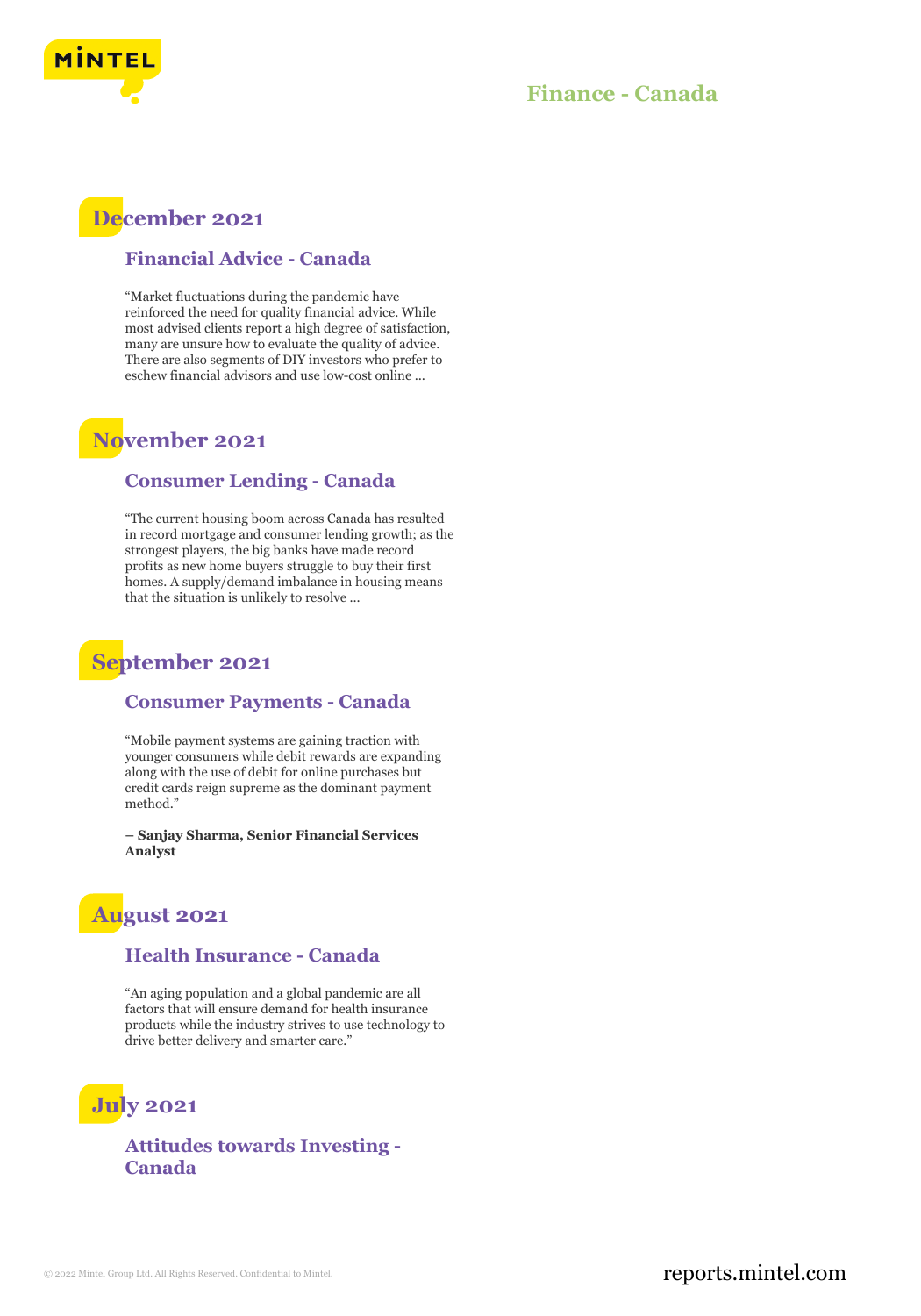

### **Finance - Canada**

"Soaring financial and real estate markets are raising inflationary concerns which might lead to an increase in interest rates. This increase is likely to stretch mortgage owners and lead to a spill-over effect on the broader economy and stock market."

# **May 2021**

### **Consumer Banking Attitudes - Canada**

"Foot traffic in branches has fallen due to COVID-19 related safety concerns and this will lead to optimization in branch networks and a shift to a more advice centred branch format. But branches themselves will remain an important marketing space as they offer a sense of stability and reliability to ...

# **April 2021**

#### **Insurance Trends - Canada**

"Insurance innovation has been largely spurred by technology and the practical impact can be seen in the form of new products, innovative service delivery, faster underwriting and customized rates based on better evaluation of individual risk."

**– Sanjay Sharma, Senior Financial Services Analyst**

# **March 2021**

### **Fintech and the Canadian Consumer - Canada**

"The use of branches has declined during the pandemic as usage of mobile apps and digital tools surges ahead. While some of these adopters will continue to use more digital, many customers are yearning for a human connection and will return to branches as the pandemic recedes."

## **February 2021**

**Consumer Finances and Priorities - Canada**